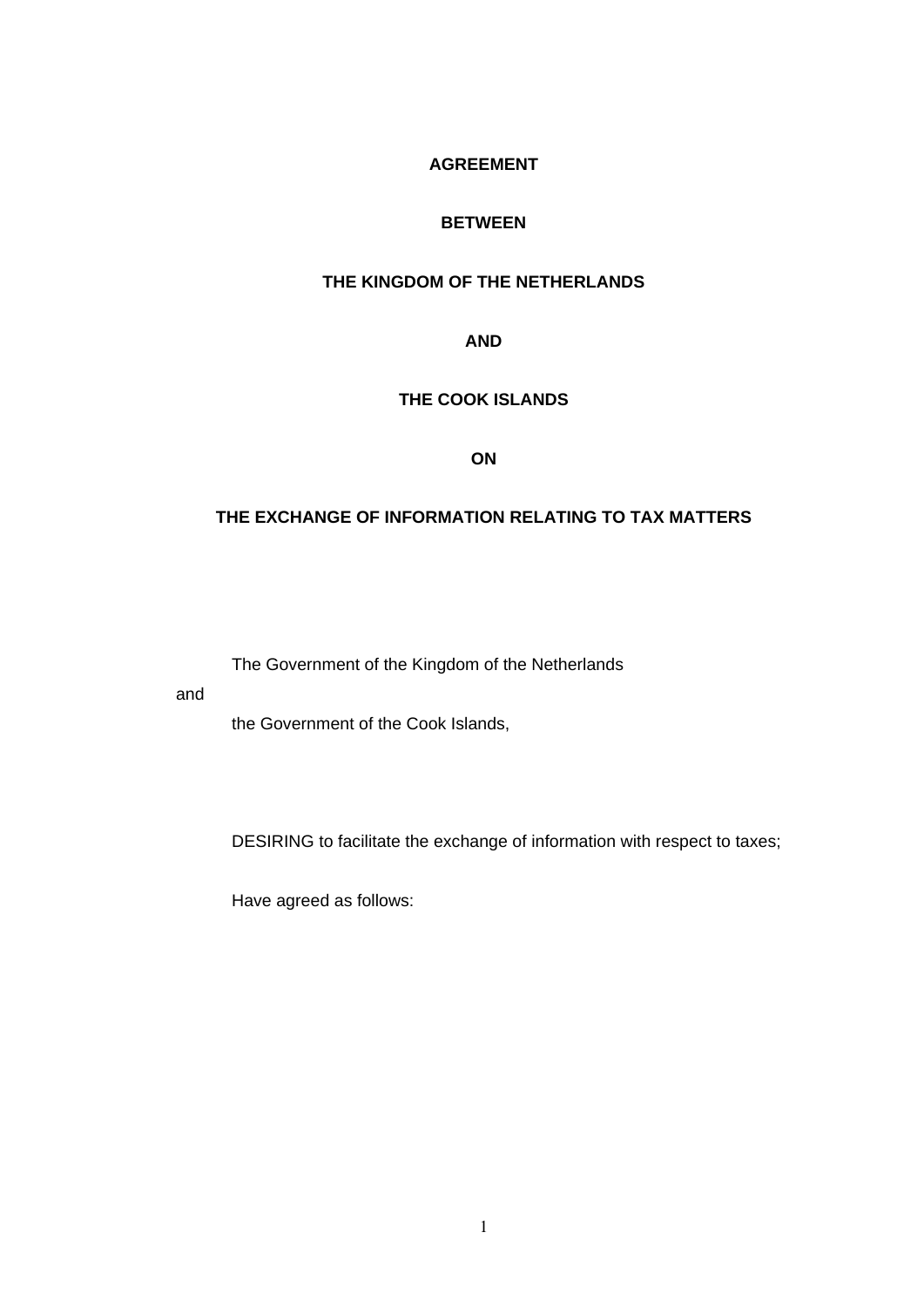## *Article 1 Object and scope of the Agreement*

The competent authorities of the Contracting Parties shall provide assistance through exchange of information that is foreseeably relevant to the administration and enforcement of the domestic laws of the Contracting Parties concerning taxes covered by this Agreement. Such information shall include information that is foreseeably relevant to the determination, assessment and collection of such taxes, the recovery and enforcement of tax claims, or the investigation or prosecution of tax matters. Information shall be exchanged in accordance with the provisions of this Agreement and shall be treated as confidential in the manner provided in Article 8. The rights and safeguards secured to persons by the laws or administrative practice of the requested Party remain applicable to the extent that they do not unduly prevent or delay effective exchange of information.

#### *Article 2*

#### *Jurisdiction*

A requested Party is not obligated to provide information which is neither held by its authorities nor in the possession or control of persons who are within its territorial jurisdiction.

#### *Article 3*

#### *Taxes covered*

- 1. The taxes which are the subject of this Agreement are:
- a) in the Netherlands:
	- (i) income tax, including income-related supplements based social supplements regulations (Inkomstenbelasting, inclusief inkomensafhankelijke toeslagen op grond van regelgeving inzake toeslagen);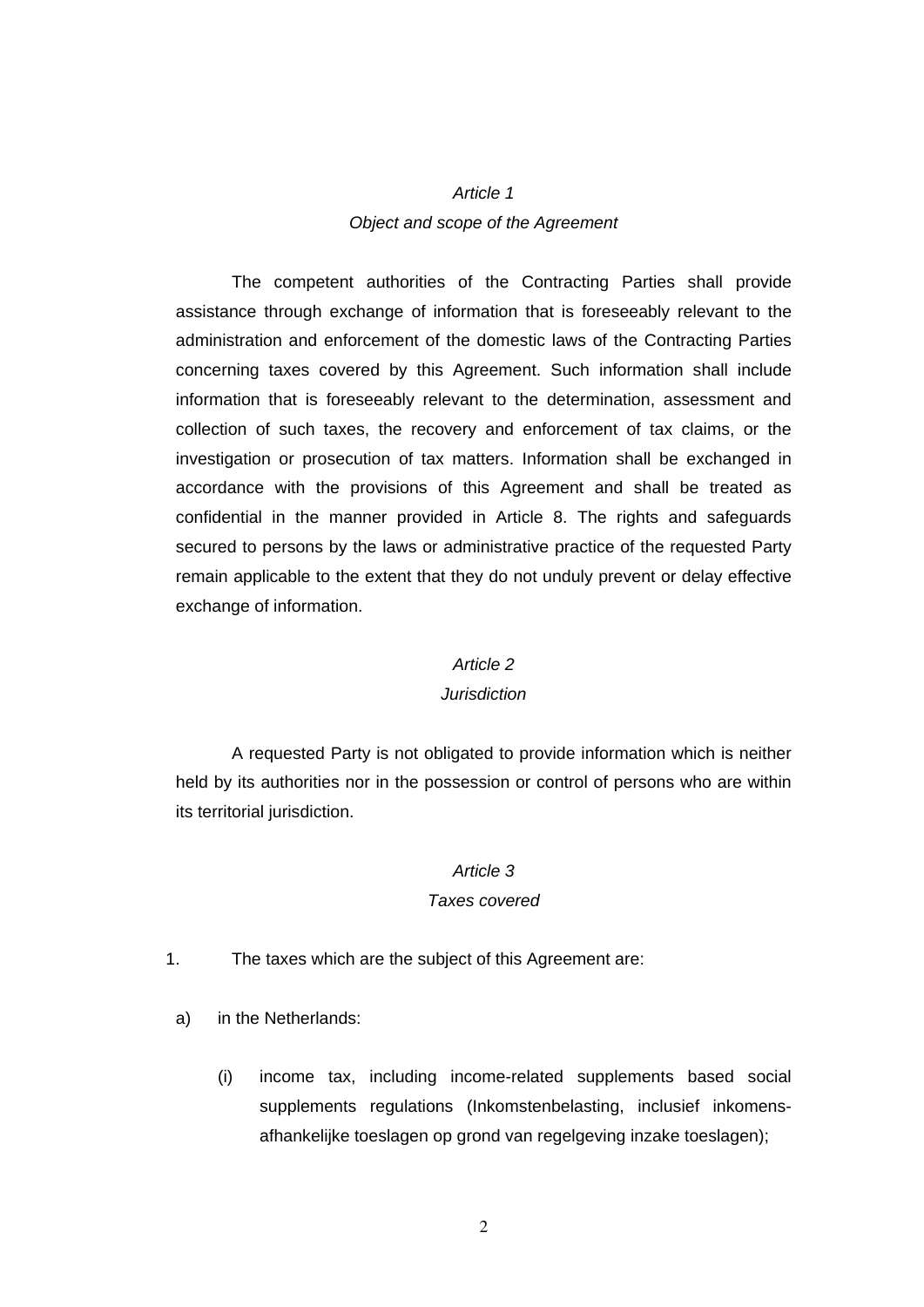- (ii) wages tax (Loonbelasting);
- (iii) company tax, including the Government share in the net profits of the exploitation of natural resources levied pursuant the Mining Act (Vennootschapsbelasting, daaronder begrepen het aandeel van de Regering in de netto-winsten behaald met de exploitatie van natuurlijke rijkdommen geheven krachtens de Mijnbouwwet);
- (iv) dividend tax (Dividendbelasting);
- (v) gift tax (Schenkingsrecht);
- (vi) inheritance tax (Successierecht);
- (vii) value added tax (Omzetbelasting);
- (vii) tax on games of chance (Kansspelbelasting);
- (viii) motor vehicle tax, including the additional percentages of the provinces (Motorrijtuigenbelasting, inclusief provinciale opcenten);
- (ix) environmental taxes, including energy taxes (Belastingen op milieugrondslag, inclusief energiebelastingen);
- (x) insurance tax (Assurantiebelasting);
- (xi) tax on the ownership and/or use of real property (Onroerendezaakbelasting);
- (xii) levies, duties, fines or exemptions relating to the importation, exportation, transshipment, transit, storage and circulation of goods, as well as to prohibitions, restrictions and other similar controls on the movement of controlled items across national boundaries);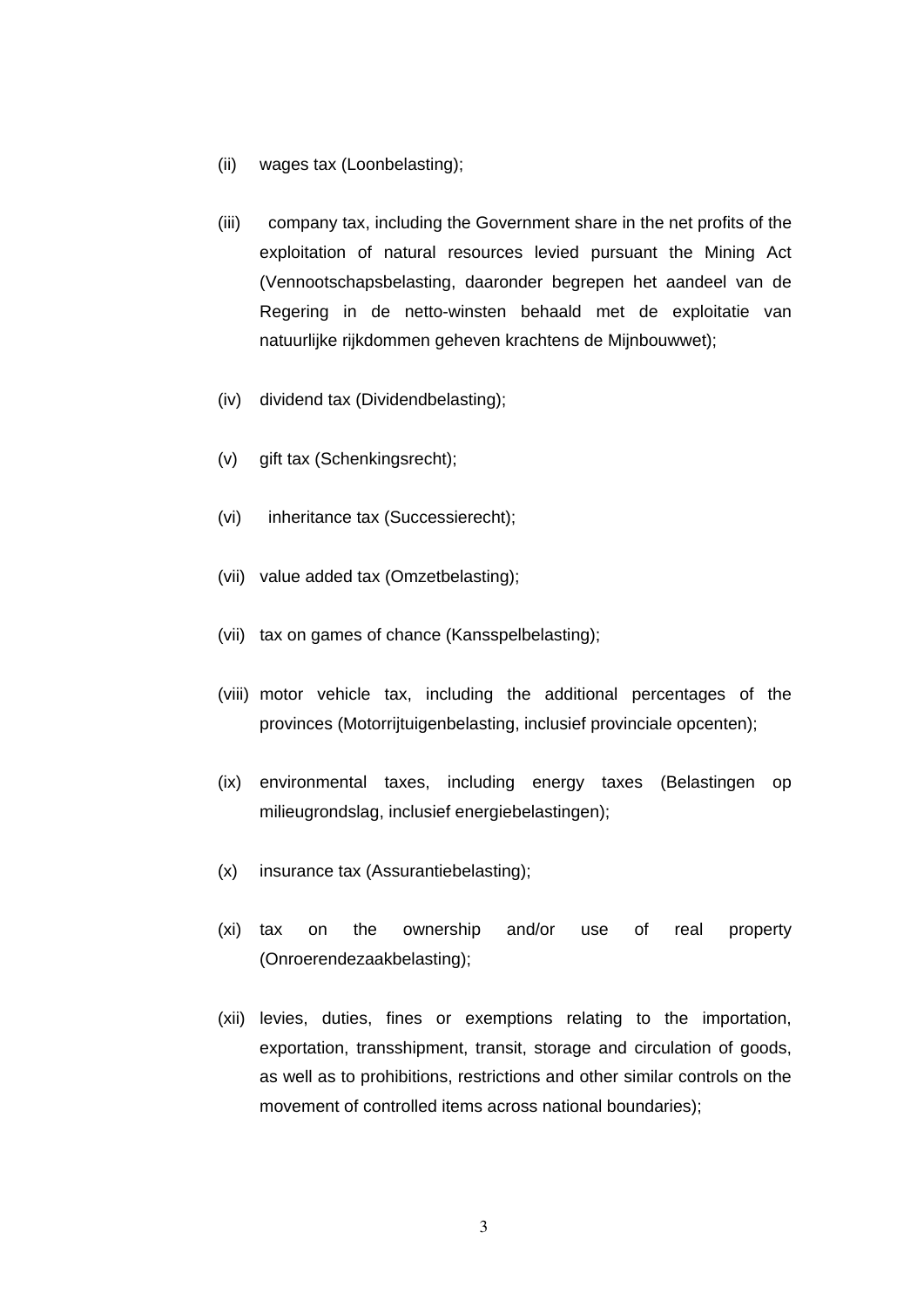- b) in the Cook Islands:
	- i) the personal income tax;
	- ii) the company income tax;
	- iii) the withholding tax on dividends, interest and royalties, and
	- iv) the value added tax.

2. This Agreement shall also apply to any identical taxes imposed after the date of signature of this Agreement in addition to or in place of the existing taxes. This Agreement shall also apply to any substantially similar taxes imposed after the date of signature of this Agreement in addition to or in place of the existing taxes if the competent authorities of the Contracting Parties so agree. Furthermore, the taxes covered may be expanded or modified by mutual agreement of the Contracting Parties in the form of an exchange of letters. The competent authorities of the Contracting Parties shall notify each other of any substantial changes to the taxation and related information gathering measures covered by this Agreement.

### *Article 4*

#### *Definitions*

- 1. For the purposes of this Agreement, unless otherwise defined:
- a) the term "Contracting Party" means the Netherlands or the Cook Islands as the context requires;
- b) the term "the Netherlands" means the part of the Kingdom of the Netherlands that is situated in Europe, including its territorial seas, and any area beyond the territorial sea within which the Netherlands, in accordance with international law, exercises jurisdiction or sovereign rights with respect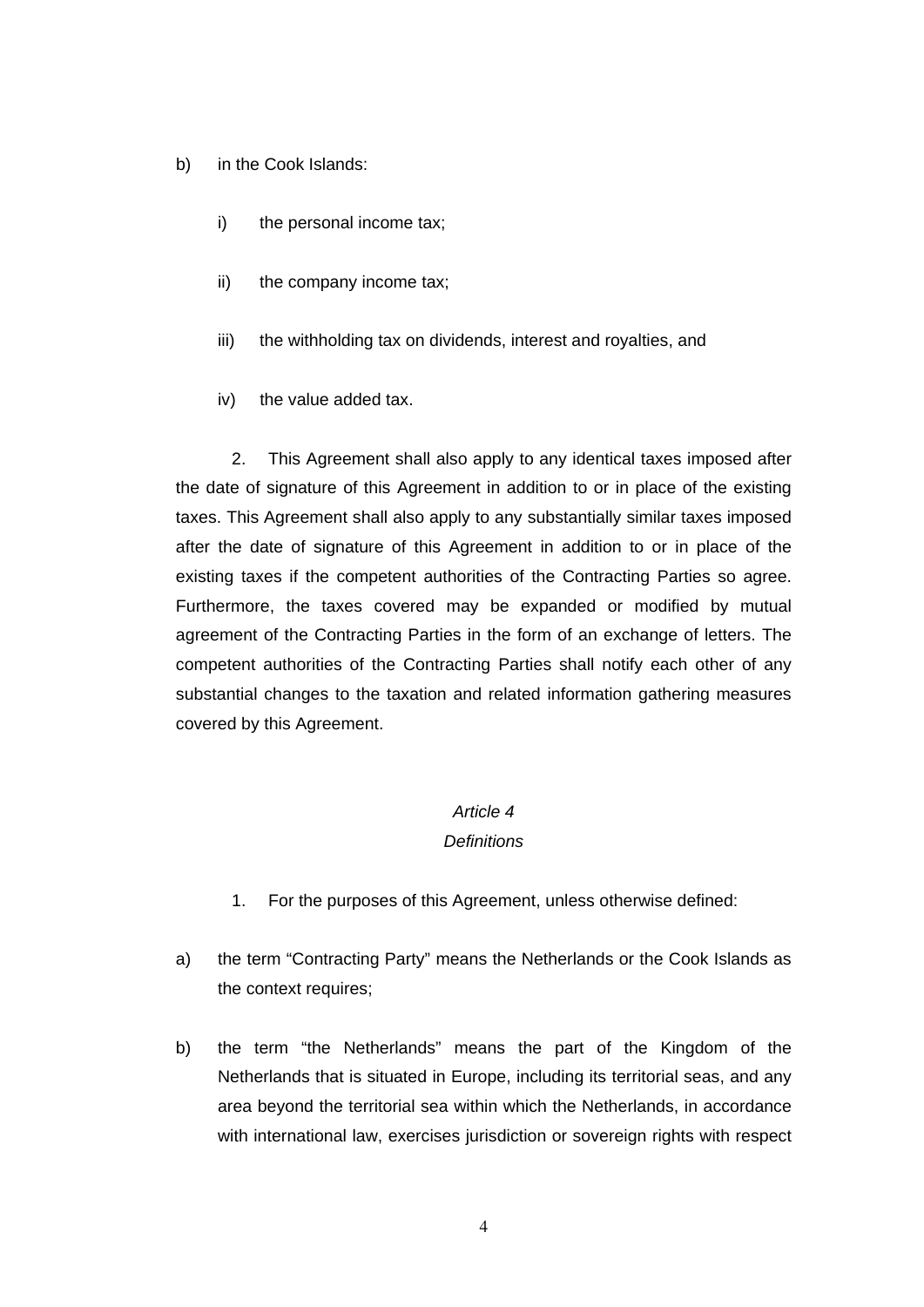to the sea bed, its subsoil and its superjacent waters, and their natural resources;

- c) the term "the Cook Islands" means the territory of the Cook Islands;
- d) the term "competent authority" means:
	- i) in the case of the Netherlands, the Minister of Finance or his authorised representative;
	- ii) in the case of the Cook Islands, the Collector of Inland Revenue or an authorised representative of the Collector;
- e) the term "person" includes an individual, a company and any other body of persons;
- f) the term "company" means anybody corporate or any entity that is treated as a body corporate for tax purposes;
- g) the term "publicly traded company" means any company whose principal class of shares is listed on a recognised stock exchange provided its listed shares can be readily purchased or sold by the public. Shares can be purchased or sold "by the public" if the purchase or sale of shares is not implicitly or explicitly restricted to a limited group of investors;
- h) the term "principal class of shares" means the class or classes of shares representing a majority of the voting power and value of the company;
- i) the term "recognised stock exchange" means any stock exchange agreed upon by the competent authorities of the Contracting Parties;
- j) the term "collective investment fund or scheme" means any pooled investment vehicle, irrespective of legal form. The term "public collective investment fund or scheme" means any collective investment fund or scheme provided the units, shares or other interests in the fund or scheme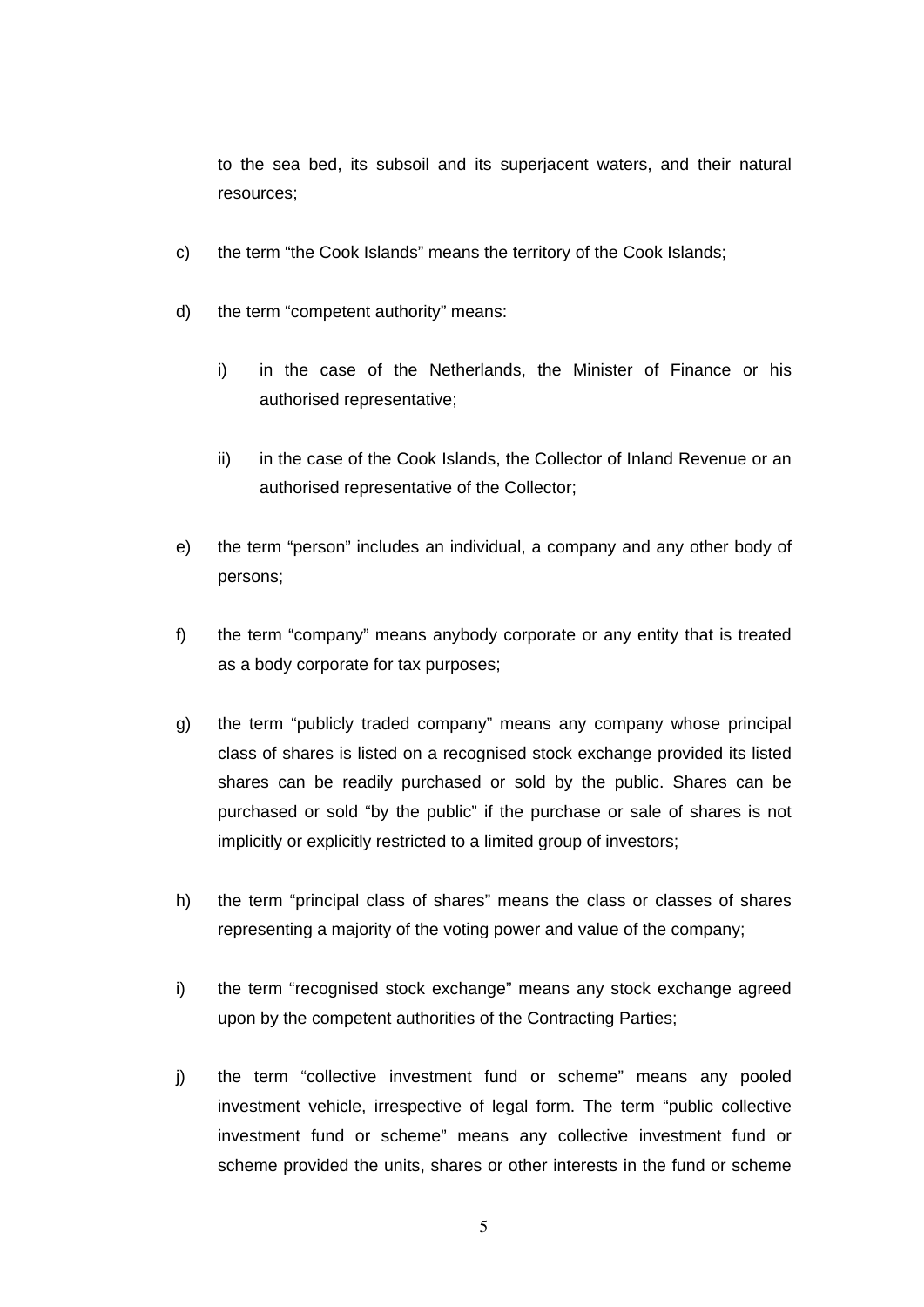can be readily purchased, sold or redeemed by the public. Units, shares or other interests in the fund or scheme can be readily purchased, sold or redeemed "by the public" if the purchase, sale or redemption is not implicitly or explicitly restricted to a limited group of investors;

- k) the term "tax" means any tax to which this Agreement applies;
- l) the term "applicant Party" means the Contracting Party requesting information;
- m) the term "requested Party" means the Contracting Party requested to provide information;
- n) the term "information gathering measures" means laws and administrative or judicial procedures that enable a Contracting Party to obtain and provide the requested information;
- o) the term "information" means any fact, statement or record in any form whatever;
- p) the term "criminal tax matters" means tax matters involving intentional conduct which is liable to prosecution under the criminal laws of the applicant Party;
- q) the term " criminal laws" means all criminal laws designated as such under domestic law irrespective of whether contained in the tax laws, the criminal code or other statutes.

2. As regards the application of this Agreement at any time by a Contracting Party, any term not defined therein shall, unless the context otherwise requires, have the meaning that it has at that time under the law of that Party, any meaning under the applicable tax laws of that Party prevailing over a meaning given to the term under other laws of that Party.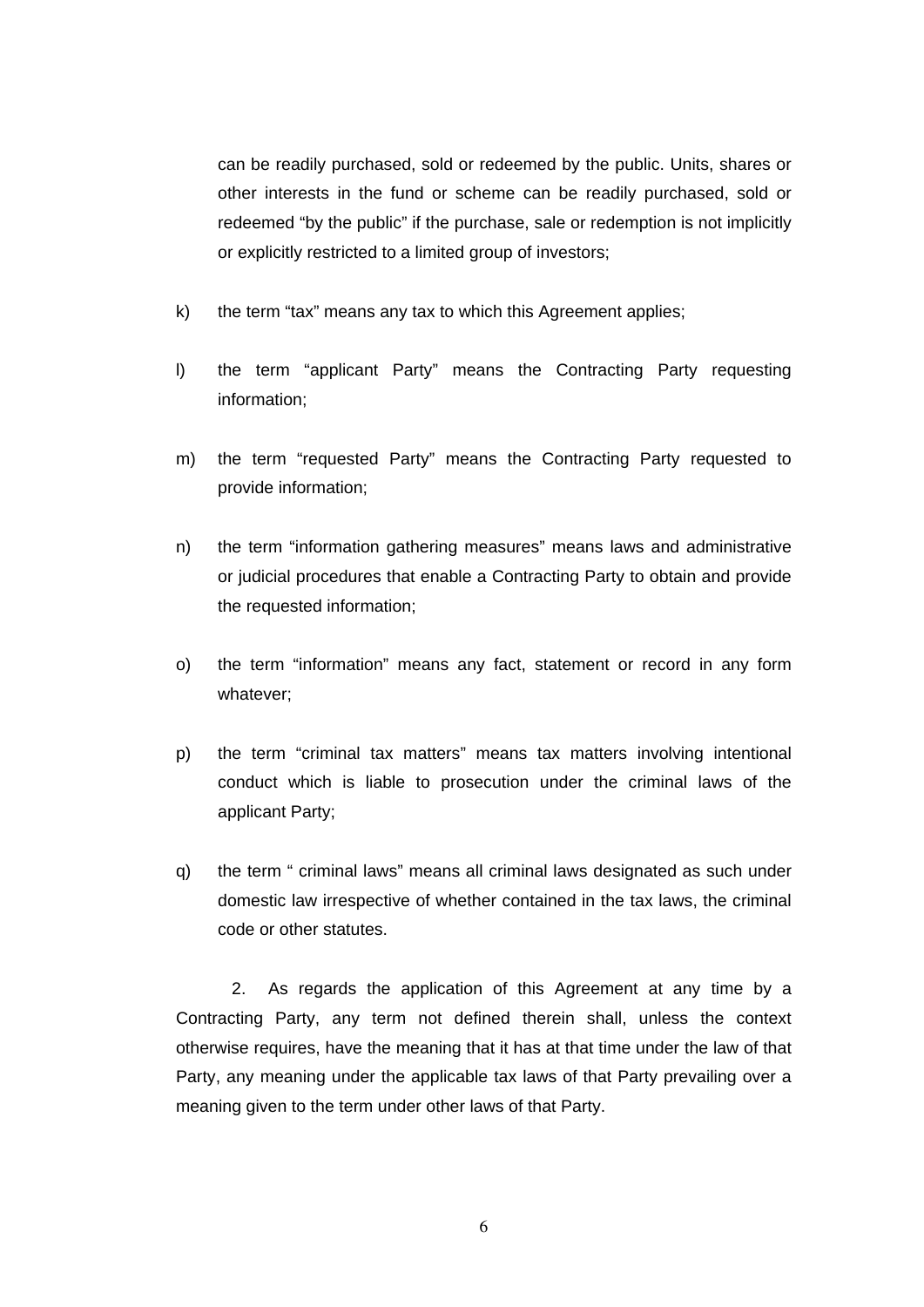## *Article 5 Exchange of information upon request*

1. The competent authority of the requested Party shall provide upon request information for the purposes referred to in Article 1. Such information shall be exchanged without regard to whether the conduct being investigated would constitute a crime under the laws of the requested Party if such conduct occurred in the requested Party.

2. If the information in the possession of the competent authority of the requested Party is not sufficient to enable it to comply with the request for information, that Party shall use all relevant information gathering measures to provide the applicant Party with the information requested, notwithstanding that the requested Party may not need such information for its own tax purposes.

3. If specifically requested by the competent authority of an applicant Party, the competent authority of the requested Party shall provide information under this Article, to the extent allowable under its domestic laws, in the form of depositions of witnesses and authenticated copies of original records.

4. Each Contracting Party shall ensure that its competent authorities for the purposes specified in Article 1 of this Agreement, have the authority to obtain and provide upon request:

- a) information held by banks, other financial institutions, and any person acting in an agency or fiduciary capacity including nominees and trustees;
- b) information regarding the ownership of companies, partnerships, trusts, foundations, "Anstalten" and other persons, including, within the constraints of Article 2, ownership information on all such persons in an ownership chain; in the case of trusts, information on settlors, trustees and beneficiaries; and in the case of foundations, information on founders, members of the foundation council and beneficiaries. Further, this Agreement does not create an obligation on the Contracting Parties to obtain or provide ownership information with respect to publicly traded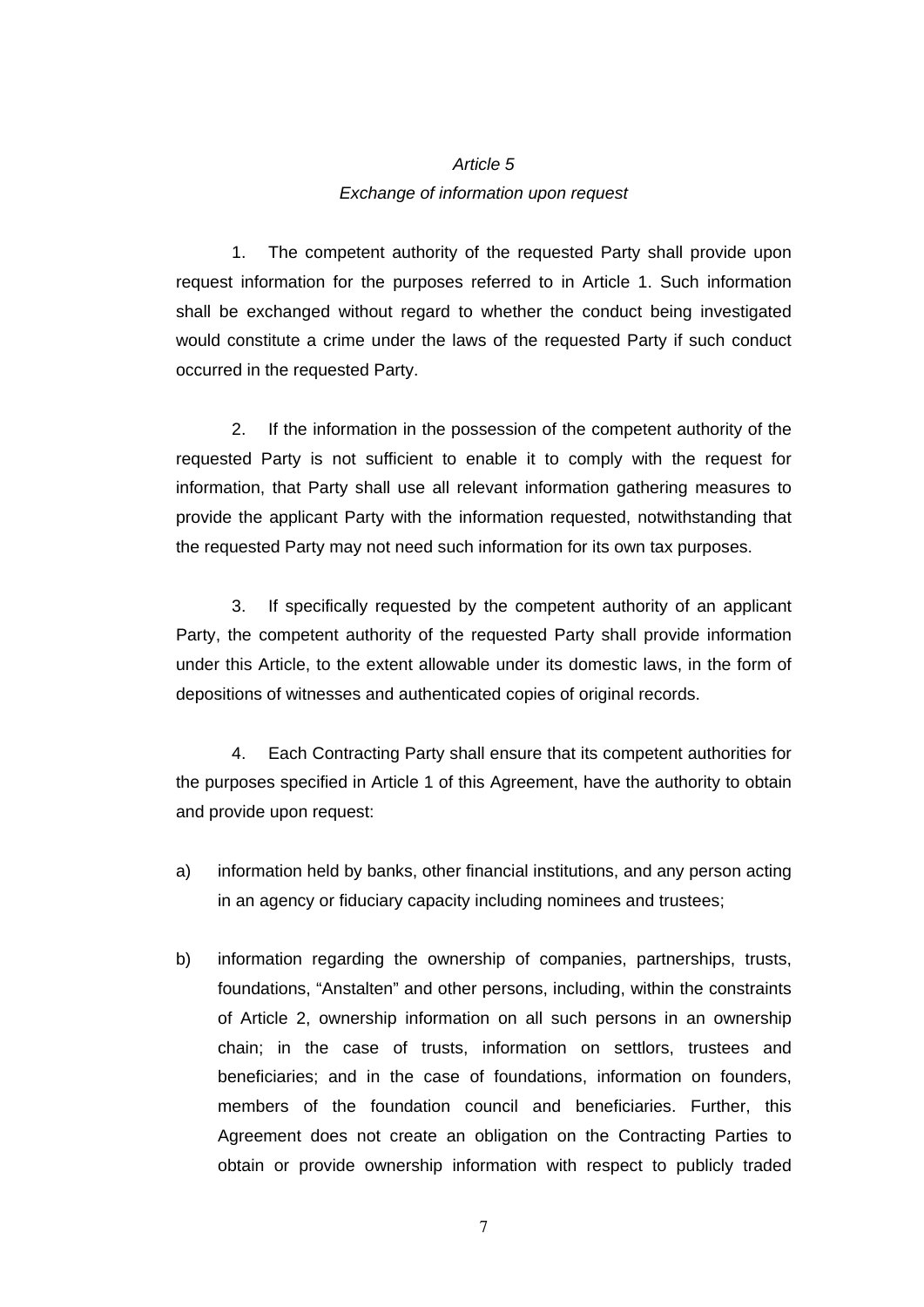companies or public collective investment funds or schemes unless such information can be obtained without giving rise to disproportionate difficulties.

5. The competent authority of the applicant Party shall provide the following information to the competent authority of the requested Party when making a request for information under this Agreement to demonstrate the foreseeable relevance of the information to the request:

- a) the identity of the person under examination or investigation;
- b) a statement of the information sought including its nature and the form in which the applicant Party wishes to receive the information from the requested Party;
- c) the tax purpose for which the information is sought;
- d) grounds for believing that the information requested is held in the requested Party or is in the possession or control of a person within the jurisdiction of the requested Party;
- e) to the extent known, the name and address of any person believed to be in possession of the requested information;
- f) a statement that the request is in conformity with the law and administrative practices of the applicant Party, that if the requested information was within the jurisdiction of the applicant Party then the competent authority of the applicant Party would be able to obtain the information under the laws of the applicant Party or in the normal course of administrative practice and that it is in conformity with this Agreement;
- g) a statement that the applicant Party has pursued all means available in its own territory to obtain the information, except those that would give rise to disproportionate difficulties.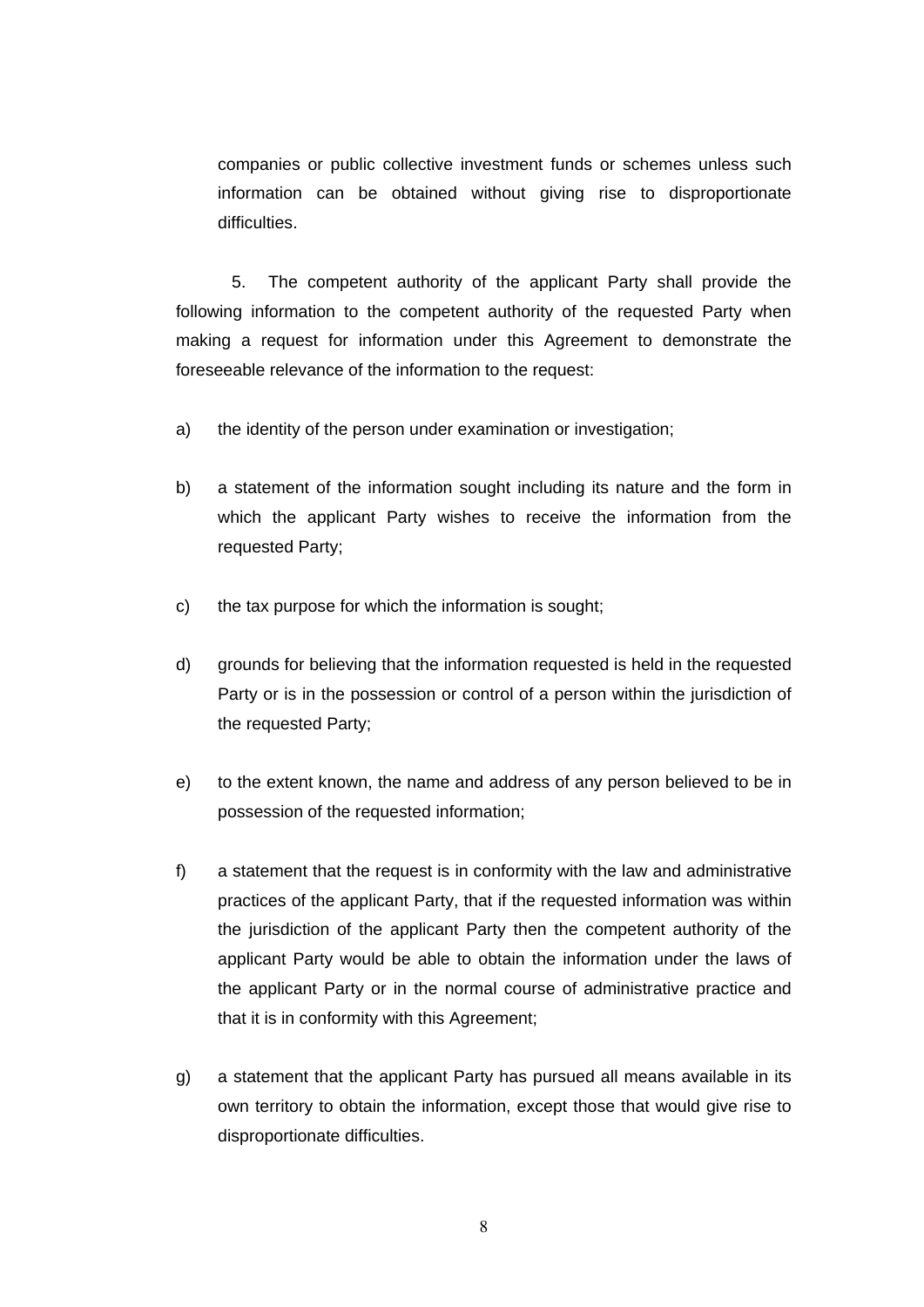6. The competent authority of the requested Party shall forward the requested information as promptly as possible to the applicant Party. To ensure a prompt response, the competent authority of the requested Party shall:

- a) Confirm receipt of a request in writing to the competent authority of the applicant Party and shall notify the competent authority of the applicant Party of deficiencies in the request, if any, within 60 days of the receipt of the request.
- b) If the competent authority of the requested Party has been unable to obtain and provide the information within 90 days of receipt of the request, including if it encounters obstacles in furnishing the information or it refuses to furnish the information, it shall immediately inform the applicant Party, explaining the reason for its inability, the nature of the obstacles or the reasons for its refusal.

#### *Article 6*

#### *Tax examinations abroad*

1. A Contracting Party may allow representatives of the competent authority of the other Contracting Party to enter the territory of the first-mentioned Contracting Party to interview individuals and examine records with the written consent of the persons concerned. The competent authority of the secondmentioned Contracting Party shall notify the competent authority of the firstmentioned Contracting Party of the time and place of the meeting with the individuals concerned.

2. At the request of the competent authority of one Contracting Party, the competent authority of the other Contracting Party may allow representatives of the competent authority of the first-mentioned Contracting Party to be present at the appropriate part of a tax examination in the second-mentioned Contracting Party.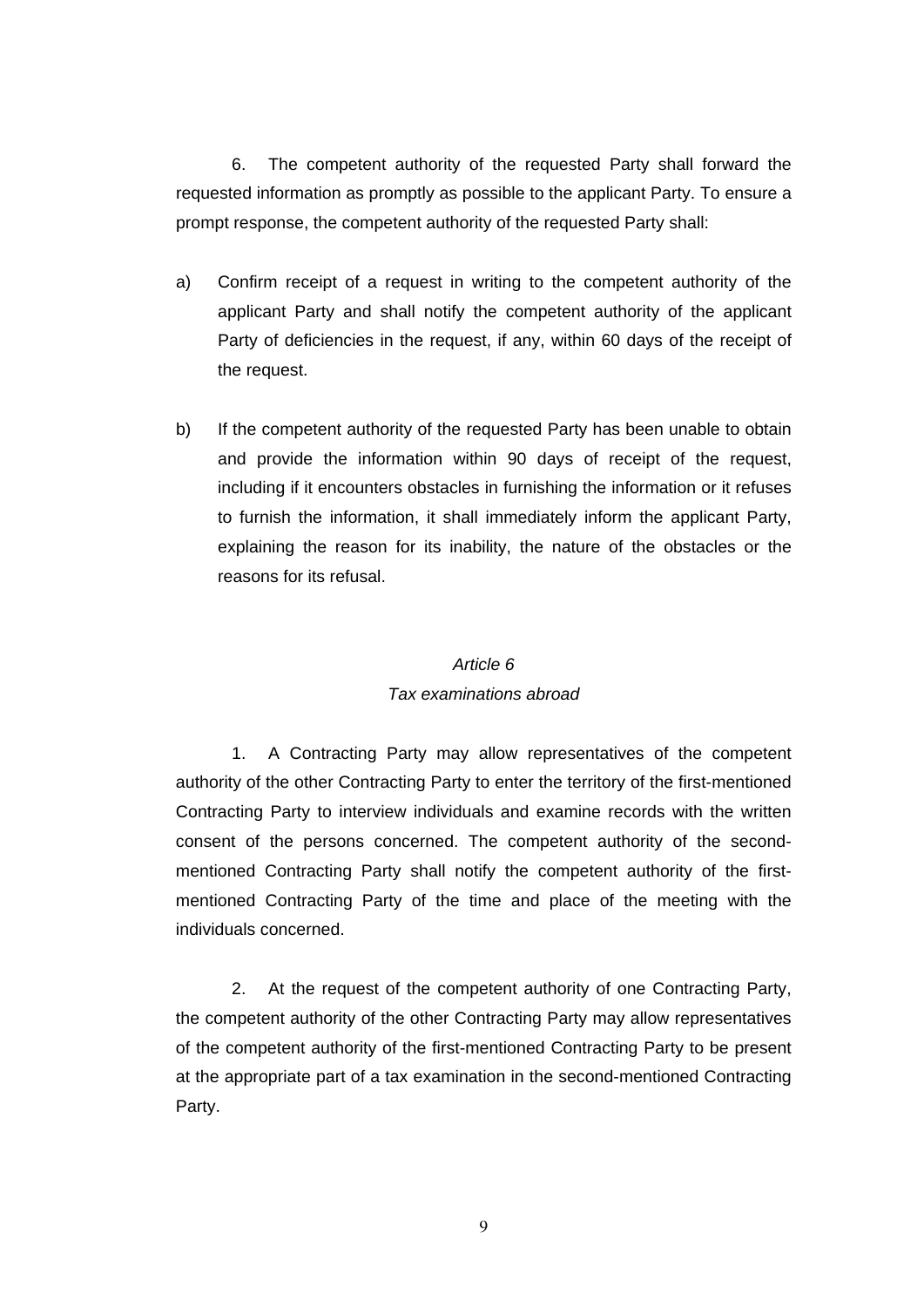3. If the request referred to in paragraph 2 is acceded to, the competent authority of the Contracting Party conducting the examination shall, as soon as possible, notify the competent authority of the other Contracting Party about the time and place of the examination, the authority or official designated to carry out the examination and the procedures and conditions required by the firstmentioned Contracting Party for the conduct of the examination. All decisions with respect to the conduct of the tax examination shall be made by the Contracting Party conducting the examination.

#### *Article 7*

#### *Possibility of declining a request*

1. The requested Party shall not be required to obtain or provide information that the applicant Party would not be able to obtain under its own laws for purposes of the administration or enforcement of its own tax laws. The competent authority of the requested Party may decline to assist where the request is not made in conformity with this Agreement.

2. The provisions of this Agreement shall not impose on a Contracting Party the obligation to supply information which would disclose any trade, business, industrial, commercial or professional secret or trade process. Notwithstanding the foregoing, information of the type referred to in Article 5, paragraph 4 shall not be treated as such a secret or trade process merely because it meets the criteria in that paragraph.

3. The provisions of this Agreement shall not impose on a Contracting Party the obligation to obtain or provide information, which would reveal confidential communications between a client and an attorney, solicitor or other admitted legal representative where such communications are:

- a) produced for the purposes of seeking or providing legal advice; or
- b) produced for the purposes of use in existing or contemplated legal proceedings.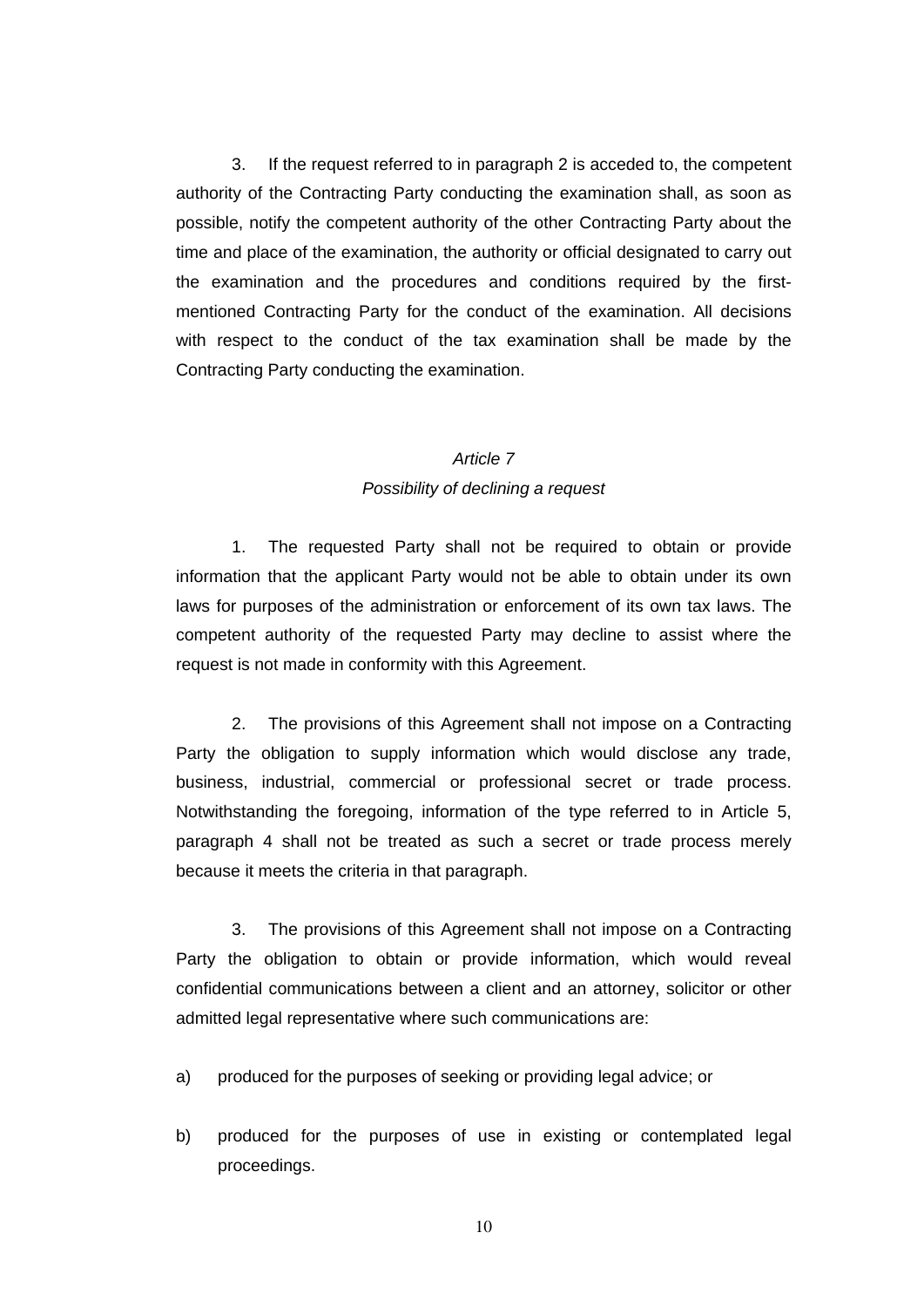4. The requested Party may decline a request for information if the disclosure of the information would be contrary to public policy (ordre public).

5. A request for information shall not be refused on the ground that the tax claim giving rise to the request is disputed.

6. The requested Party may decline a request for information if the information is requested by the applicant Party to administer or enforce a provision of the tax law of the applicant Party, or any requirement connected therewith, which discriminates against a national of the requested Party as compared with a national of the applicant Party in the same circumstances.

#### *Article 8*

#### *Confidentiality*

Any information received by a Contracting Party under this Agreement shall be treated as confidential and may be disclosed only to persons or authorities (including courts and administrative bodies) in the jurisdiction of the Contracting Party concerned with the assessment or collection of, the enforcement or prosecution in respect of, or the determination of appeals in relation to, the taxes covered by this Agreement. Such persons or authorities shall use such information only for such purposes. They may disclose the information in public court proceedings or in judicial decisions. The information may not be disclosed to any other person or entity or authority or any other jurisdiction without the express written consent of the competent authority of the requested Party.

## *Article 9*

### *Costs*

Incidence of costs incurred in providing assistance shall be agreed by the Contracting Parties.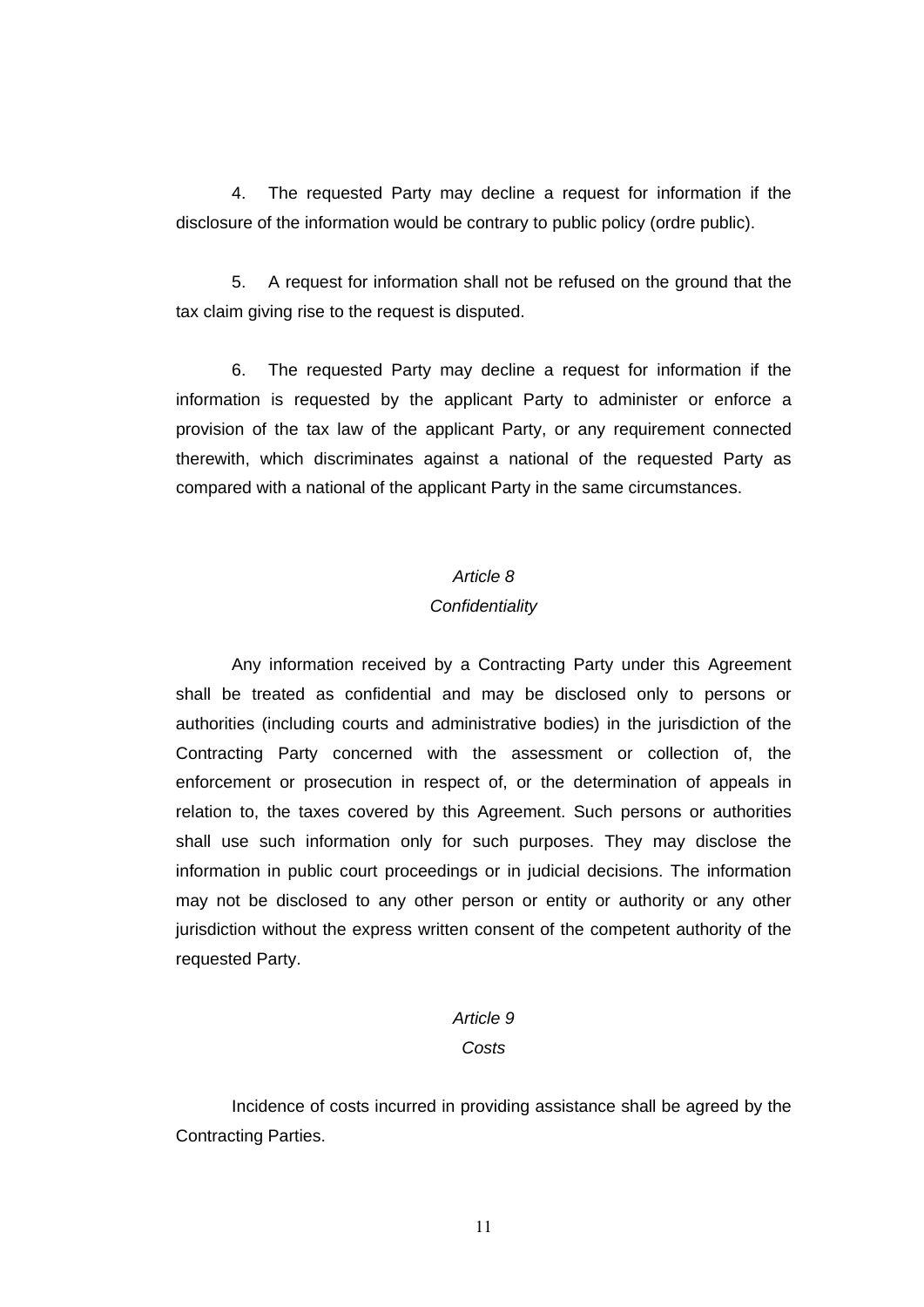#### *Article 10*

#### *Implementation legislation*

The Contracting Parties shall enact any legislation necessary to comply with, and give effect to, the terms of this Agreement.

## *Article 11 Mutual agreement procedure*

1. Where difficulties or doubts arise between the Contracting Parties regarding the implementation or interpretation of this Agreement, the competent authorities shall endeavour to resolve the matter by mutual agreement.

2. In addition to the agreements referred to in paragraph 1, the competent authorities of the Contracting Parties may mutually agree on the procedures to be used under Articles 5 and 6.

3. The competent authorities of the Contracting Parties may communicate with each other directly for purposes of reaching agreement under this Article.

4. The Contracting Parties may also agree on other forms of dispute resolution.

### *Article 12*

#### *Entry into force*

This Agreement shall enter into force when each Party has notified the other of the completion of its necessary internal procedures for entry into force. Upon entry into force, it shall have effect:

a) for criminal tax matters on that date; and